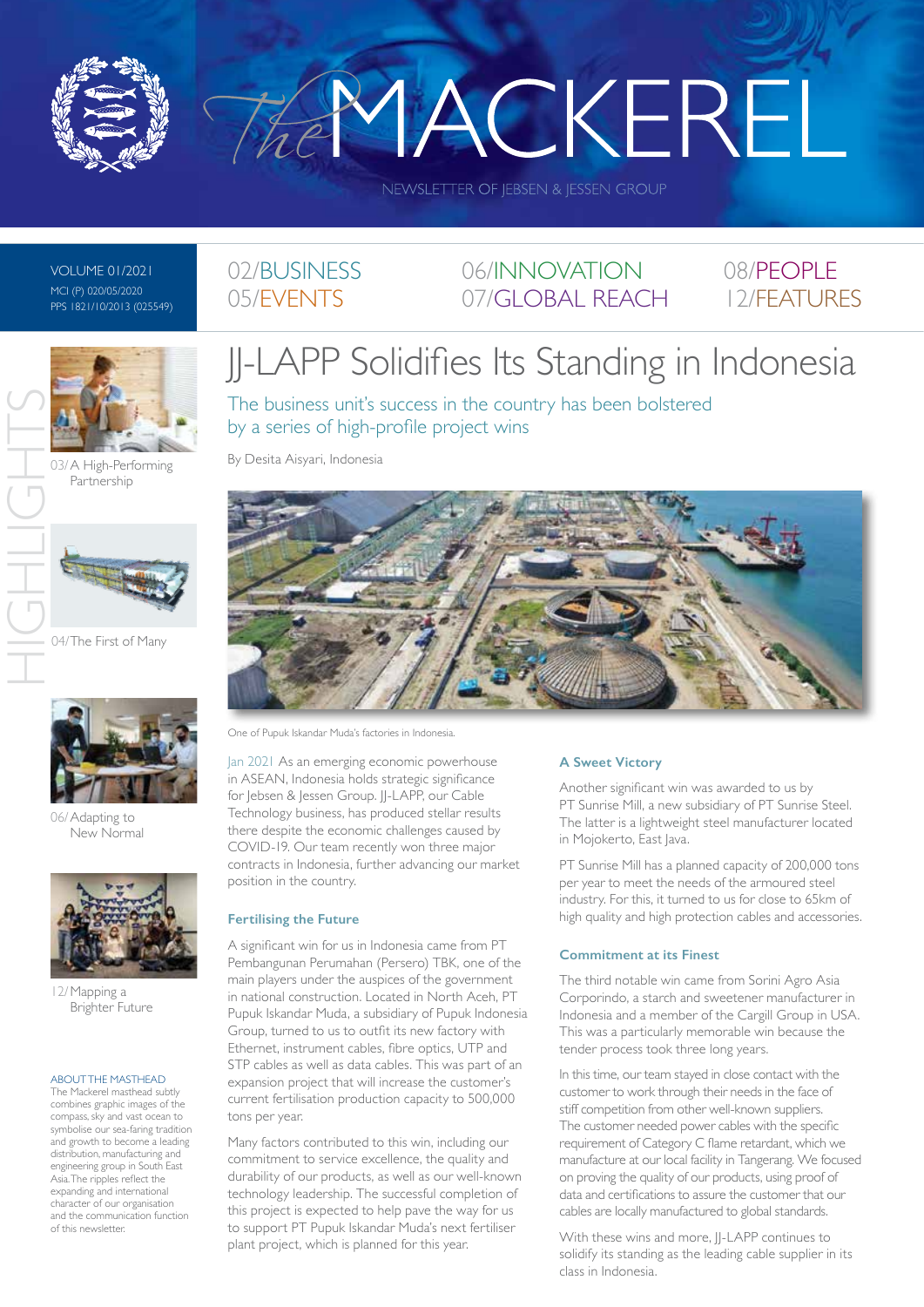## BUSINESS

# Jebsen & Jessen Wins Industry Applause

We are humbled by recognition from the ASEAN Business Advisory Council, Honda Malaysia and Singapore Manufacturing Federation

By Anthea Ho, Malaysia



C. J. Loh, General Director of Jebsen & Jessen Packaging in Vietnam (centre), represented us at the ASEAN Business Awards 2020 ceremony.

Nov 2020 While 2020 was an undeniably challenging year, Jebsen & Jessen Group's unwavering commitment to innovation and excellence has earned it several significant accolades.

#### **Country Star of the Year 2020**

In Malaysia, Jebsen & Jessen Group was named 'Country Star of the Year' at the ASEAN Business Awards (ABA) 2020 – a prestigious international event held annually by the ASEAN Business Advisory Council (ASEAN BAC) since 2007.

The ABA 2020 brings meaningful recognition for ASEAN enterprises and entrepreneurs that have overcome challenges created by the ongoing pandemic to make outstanding achievements and significant contributions to the stability of the economy.

"This recognition from the ASEAN Business Awards Council reaffirms Jebsen & Jessen's position as a regional business leader and diversified industrial conglomerate with deep roots in the region, providing highquality products and services," said Group Chairman Heinrich Jessen. "We've certainly come a long way and we pledge to continue to work hard and strive to deliver promises to our customers."

#### **Packaging Quality Guaranteed**

During the course of the year, we were also recognised for our packaging excellence. In August, the Jebsen & Jessen Packaging team in Nilai, Malaysia received the 'Quality Appreciation Award 2019' from Honda Malaysia with the customer's Vice President of Purchasing Encik Ahmad Sophien bin Abu Kassim noting that there was not a single defect in our delivered products over the past five years.

Over in Singapore, Jebsen & Jessen Packaging has also been lauded by the Packaging Council of Singapore, which is an industry group under the Singapore Manufacturing Federation. We were conferred the Singapore Packaging Star Award for the 17th time and 16th consecutive year!

Our win comes from two innovative design submissions by Senior Design Engineer Yap Hong Kee and Design Engineer Tay Kay Leng.

As we enter 2021 with renewed rigour, these awards are both a reminder and a source of motivation for us to stay true to our core purpose of providing world-class products and value-adding solutions to our partners and customers as we grow within and beyond ASEAN together.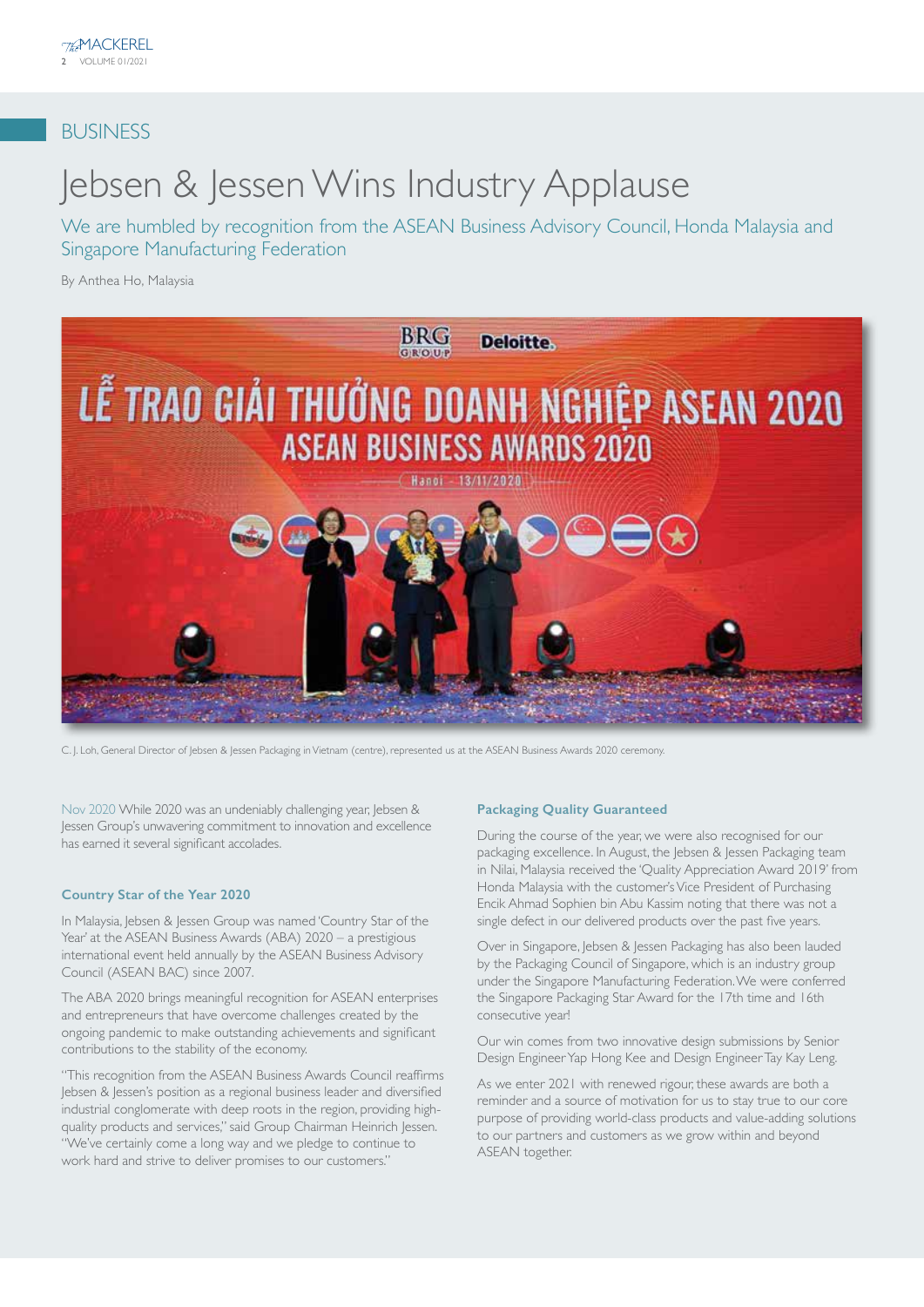## BUSINESS



# A High-Performance Partnership

Jebsen & Jessen Ingredients adds to its portfolio in Thailand and Vietnam

By Surassawadee Krittanachai, Thailand

Jan 2021 Jebsen & Jessen Ingredients in Thailand has been awarded the distribution rights to Innospec Performance Chemicals' Home Care, I&I and silicones solutions in Thailand and Vietnam.

Innospec is a global specialty chemical company with business interests in Personal Care, Home Care, Agrochemical, Metal Extractions and Construction. Its technology-based solutions are formulated with a blend of science and creativity to deliver effectiveness while contributing to a sustainable environment.

Jebsen & Jessen and Innospec share a commitment to strong customer relationships and believe in working closely together to create shared solutions to complex technical problems.

# Cross-Border Collaborations

#### EPS foam from Singapore solves construction challenges in Cambodia

By Romain Grosjean, Cambodia

Apr 2020 In July 2019, Sumitomo Mitsui Construction contacted Jebsen & Jessen (Cambodia) to source for EPS foam. The customer had won a project to build two teacher training centres in Cambodia. Its consultant recommended the use of EPS foam in the construction of the second floor auditorium as the material is lightweight with high structural strength; concrete would put too much strain on the building's foundations.

From July 2019 to April 2020, Jebsen and Jessen Packaging in Singapore and Jebsen & Jessen (Cambodia) worked together to test, pack and ship the bulky material from Singapore to Cambodia in a cost-effective way.

"Although it is relatively expensive for local customers to purchase foam from Singapore, it solves a thorny issue when consultants realise that concrete is just too heavy to do the job in some circumstances. In those cases, our ability to deliver the right solution is the value we bring," said Romain Grosjean, General Manager of Jebsen & Jessen (Cambodia).



EPS foam making its way from Singapore to Cambodia.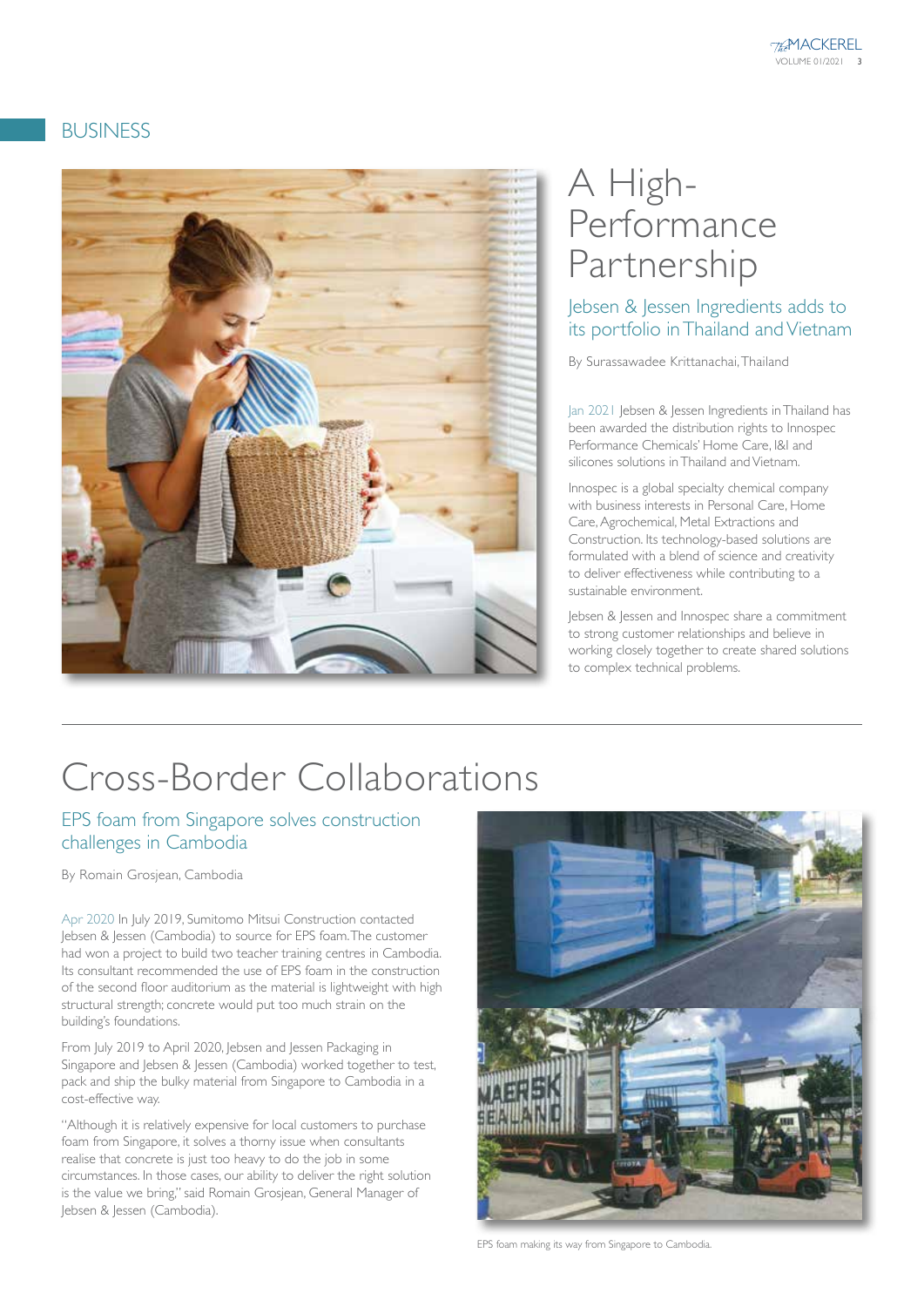### BUSINESS

# The First of Many

JJ-Lurgi's Twin-Track Sliding Cell (SC) Extractor makes its debut

By Chee Hong Lim, Malaysia



Jul 2020 JJ-Lurgi has been able to complete the commissioning work for Sinograin Oils & Fats Industrial Dongguan Co. Ltd. in just under a month despite COVID-19, successfully overcoming challenges and restrictions that the pandemic created.

The project is our largest oilseed crushing and solvent extraction plant to-date, designed to process soybean and rapeseeds with the Twin-Track Sliding Cell (SC) Extractor. The machine is the first of its kind available globally. It is multi-seed capable, allowing it to process a variety of seeds such as soybean, rapeseed, palm kernel, and sunflower seeds, and can handle capacities above 5,000 tonnes per day.

This new technology, debuting in Sinograin's extraction plant, has achieved a 20% and 30% reduction in the consumption of steam and hexane respectively, as compared to plants of similar scope.

The Twin-Track SC Extractor is based on the third-generation model of II-Lurgi's SC Extractor, first conceived in the early 1940s. It is also available as a Single-Track SC Extractor.

### BUSINESS

for Sinograin in China.

# A Premium Landscape

#### Creating a beautiful Lake Fountain at home

By Desita Aisyari, Indonesia

Sep 2020 The Turf & Irrigation Division of Jebsen & Jessen Technology in Indonesia recently won a tender for Lake Fountain in the premium housing area of Serpong from PT Summarecon Agung Tbk, a well-known and leading property development company.

We supplied and installed the Aquamaster System for Serpong, creating a system that allows the customer to easily control lighting and spray settings. Our close after-sales support also ensures that the customer can make the most of the solution while enjoying superior performance and longevity.

The Aquamaster System is often selected by customers as an easy solution to beautiful landscaping aesthetics and maintenance. The beautiful Lake Fountain is located within the premium housing area of Serpong.

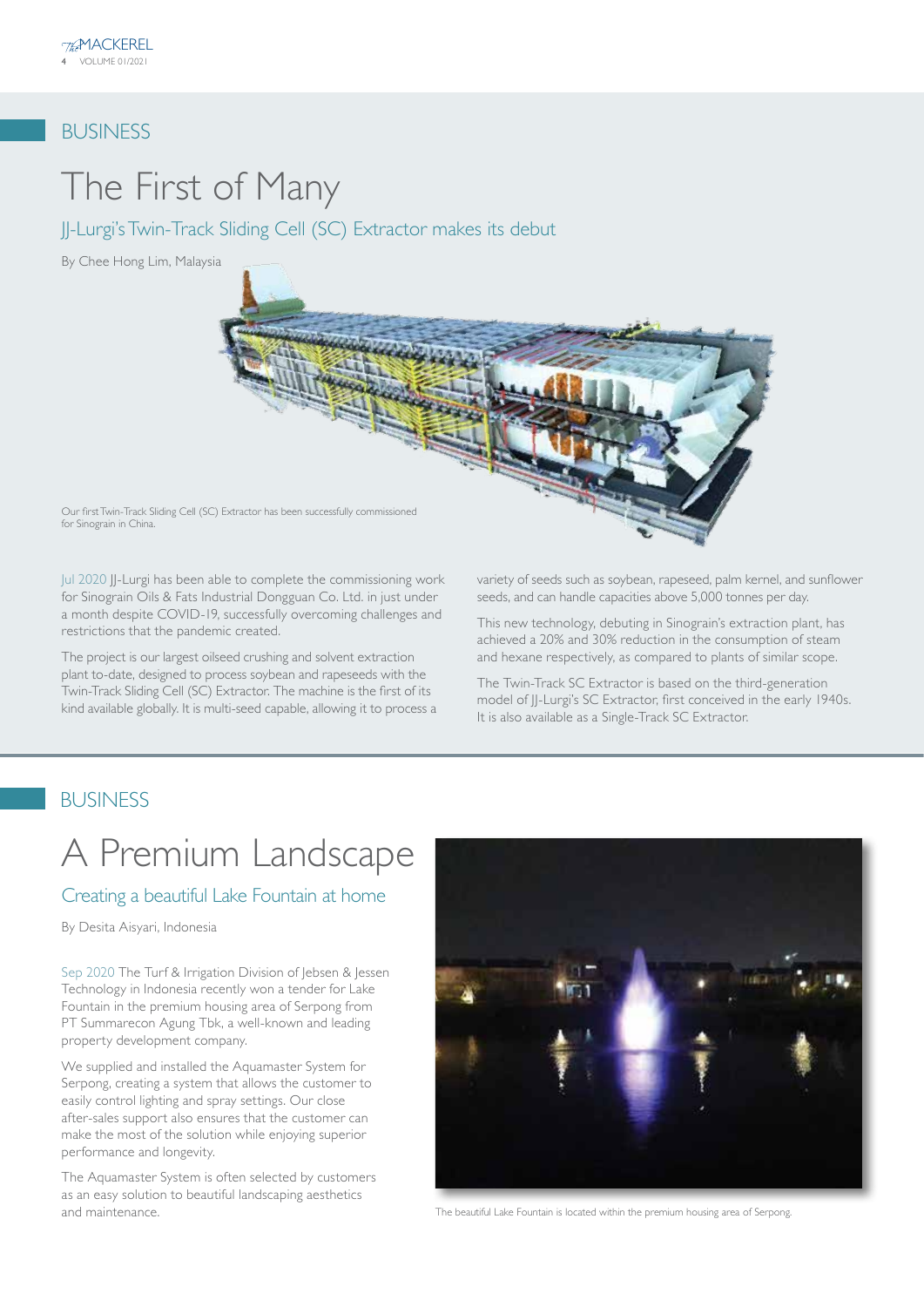## EVENTS

# Changing the Way We Engage

#### A quick pivot to digital events to continue supporting our customers and partners

By Desita Aisyari, Indonesia and Surassawadee Krittananchai, Thailand

Jan 2021 Events are a mainstay in the Jebsen & Jessen calendar. Whether it is participating in industry tradeshows or hosting our own knowledge seminars or networking sessions, face-to-face interaction has always been an important business driver in the B2B world.

For us, events offer the dual opportunity of strengthening relationships with existing customers and partners as well as generating new business leads and closing new deals. For our audiences, events are a great way to learn about our solutions and benefit from our industry and technological expertise. With the onset of the pandemic, however, we immediately hit the stop button on all planned events.

After hosting our final pre-pandemic events in February 2020, we quickly pivoted to a digital event strategy in order to maintain momentum and continue supporting our customers and business partners.

#### **Going Digital**

As early as April 2020, our Regional Business Units started hosting webinars. Behind the scenes, our teams worked remotely to create a solid backend infrastructure and prepare our speakers, both internal and external, to adapt to a digital delivery method.

JJ-LAPP, for example, quickly brought its regular technical training sessions online. For many customers, these are an important source of knowledge as the team typically covers essential topics like choosing the right solutions. JJ-LAPP's digital event calendar also included webinars on the latest industry trends and technologies like solar photovoltaic and battery energy solutions to help audiences stay updated.

Jebsen & Jessen Ingredients also adapted quickly to the online space, using relevant topics like 'Food Ingredients Adaptation to Thrive in the New Normal Era' to attract hundreds of participants. Its webinar on 'New Skin Concerns & Natural Solutions' discussed how the increased use of anti-bacterial products like hand sanitisers could damage the skin and offered innovative formulation ideas in the form of natural active ingredients with anti-bacterial properties.



An example of JJ-LAPP's webinars on industry trends.



Live Q&A sessions allow for engagement and feedback.

While we mourn the loss of face-to-face interaction, we are striving to maximise the benefits of virtual events. Going digital allows us to reach a wider audience, like those who may not have been able to attend an in-person event due to distance, for example. This is particularly important for us, as we operate on a regional basis.

We are also making the most of the data that our digital events are providing. Dashboard analytics provide a snapshot of attendance and engagement levels, which offers clues to as what our audiences need and want from a webinar.

Using these insights, we continue to refine our digital event strategy, even as we look forward to the day that we can engage our audiences safely and in-person once again.



Live webinars by Jebsen & Jessen Ingredients in Indonesia and Jebsen & Jessen Technology in Singapore are keeping customer engagement strong.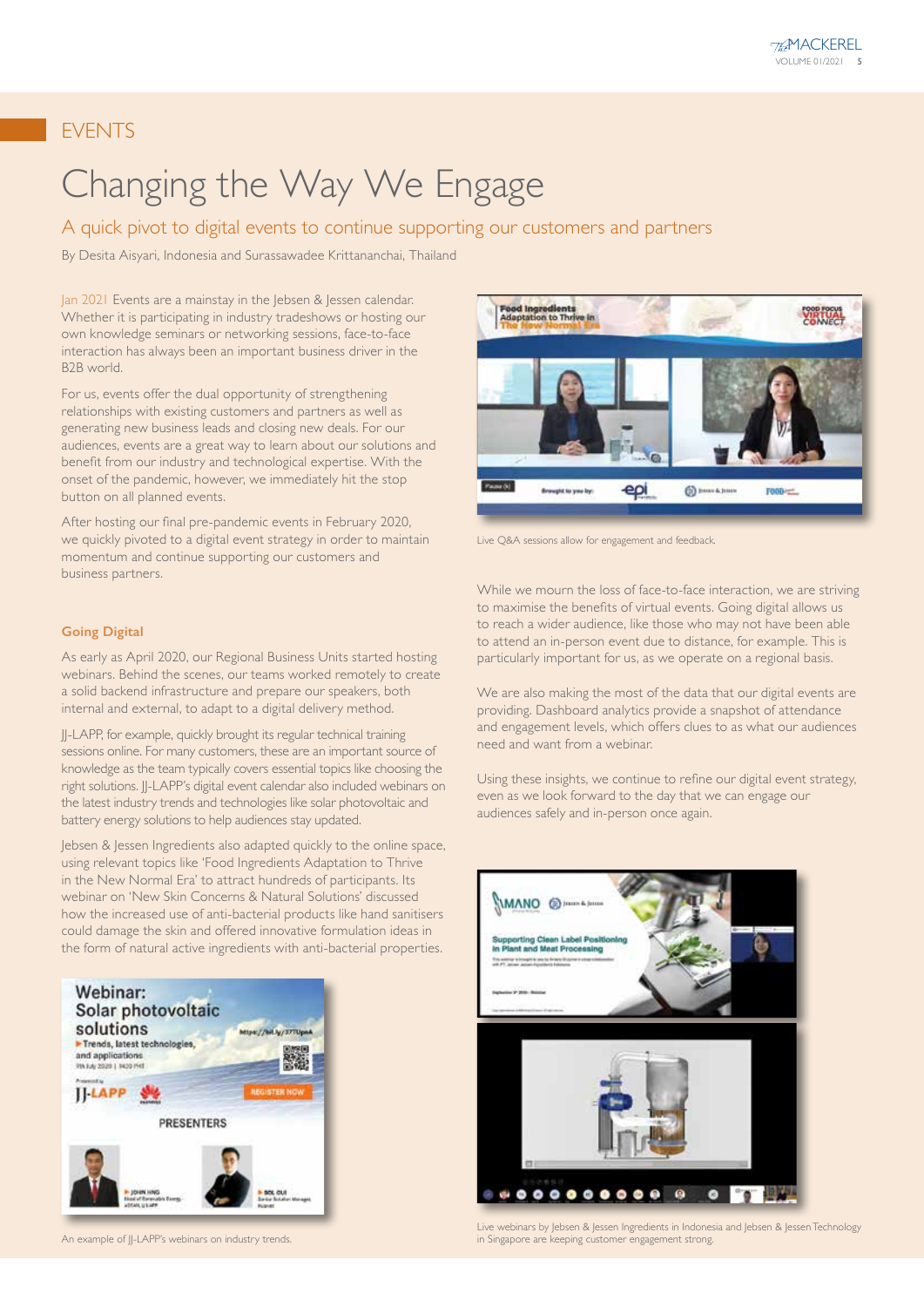## INNOVATION

# Adapting to the New Normal

JJ-Lurgi commissions its first palm oil refinery plant in South America remotely

By Chee Hong Lim and Hock Soon Gan, Malaysia



By innvoating and adapting quickly, JJ-Lurgi was able to successfully complete its first remote plant commissioning.

Jul 2020 JJ-Lurgi has successfully commissioned and handed over its first South American palm oil refinery plant to Belem Bioenergia Brasil S/A (BBB) using remote means. With the pandemic forcing international borders to close, our team in Malaysia handled the entire process remotely. We sat down with Sales & Marketing Engineer Chee Hong Lim and Mechanical Lead Engineer Hock Soon Gan to learn how they did it.

#### **What was the team's reaction when travel restrictions were announced?**

It was intense. When the Malaysian government announced the Movement Control Order, Mr Gan was still in Brazil, stationed at the project site to supervise installation of critical equipment. Airlines were beginning to reduce or even cancel flights to Kuala Lumpur and he was located in a remote area north of Brazil. We scrambled to ensure that he could make the three-day journey home. In the meantime, other team members who were preparing to travel to the site were somewhat disappointed as we were really looking forward to commissioning our first project in Brazil.

#### **What were some of the challenges faced by the team?**

Executing a successful project requires plenty of direct interaction between our engineers and the customer's site personnel. Even with detailed written procedures, our engineers' experience and expertise are essential in dealing with unexpected situations. In BBB's case, there was also a language barrier as the site personnel only speak Portuguese. The customer also doesn't have prior experience with a plant of this scale and is unfamiliar with many technical terms.

#### **How did the team respond to these challenges?**

We knew we needed a representative on site. This would address language issues and ensure that there's immediate response, given the 11-hour time difference between Malaysia and Brazil. It took some creative sourcing but we managed to find a suitable local coordinator.

#### **How did technology make a difference?**

In addition to communication tools, we developed a system to assist in remote commissioning. This included software for direct communication with field instruments, which allowed us to troubleshoot faulty instruments and carry out function diagnostics remotely. We were also able to connect to the PC system on site and take control when needed.

#### **What does this success mean for the future of plant commissioning?**

In the near future, we are likely to use this remote system for the troubleshooting of commissioned plants, rather than in the commissioning process. For the latter, being present on site can be more efficient when unexpected situations arise. It also helps strengthen customer relationships and maintain close rapport.

Congratulations to the JJ-Lurgi team for proving that, with commitment, nothing is impossible!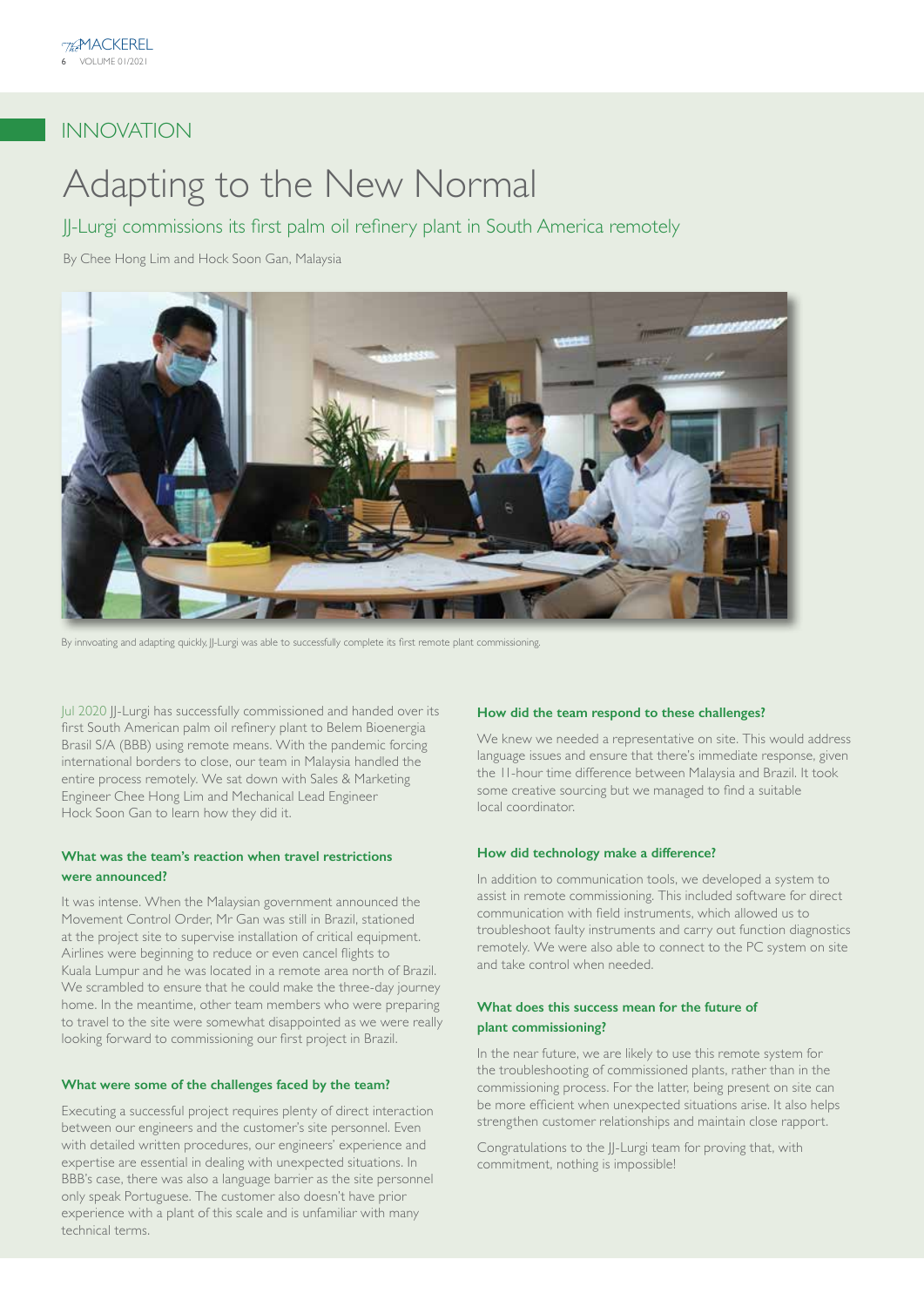## GLOBAL REACH

# Jebsen & Jessen Hamburg's Strategic Growth

By Hanna Priebe, Germany



Jebsen & Jessen Hamburg made a strategic acquisition to grow its business interests.

Oct 2020 Jebsen & Jessen Hamburg has made two strategic acquisitions, effectively expanding its strategic business pillars to four areas: speciality chemical trading, textile imports, GMA garnet distribution and the newly formed Ferrostaal trading and services.

The sister company acquired Ferrostaal Financial Solutions, a specialised service and solution provider for Structured Export Finance Transactions, Ferrostaal Equipment Solutions which represents Spanish bus manufacturer Irizar e-Mobility in Germany, Switzerland and Austria, and Ferrostaal Metals GmbH (now known as Jebsen & Jessen Metals GmbH).

# Palace of the Nation: Qasr Al Watan

By Stephanie Cheong, Australia

Dec 2020 Qasr Al Watan, or Palace of the Nation, in Abu Dhabi, UAE was built to host dignitaries and leaders. The presidential palace was constructed between 2010 and 2017 with over one million square meters of intricate stonework and 22,000 cubic meters of Mughal-era style decorative elements.

To ensure that each piece was cut with high precision using waterjet cutting, the country's leading marble and stone company Mosart Marble and Mosaic International turned to sister company GMA Garnet. After conducting a trial using GMA ClassicCut™ 80 garnet, the customer entrusted the royal project to GMA Garnet.



# Jebsen & Co. Unveils New Intranet

By Florence JH Li, Hong Kong



Jebsen & Co's revamped intranet system was launched in July 2020.

Jul 2020 Sister company Jebsen & Co. launched a new version of MORUS, its intranet system, in July. The revamped site features a new content management system, a brand new user interface and delivers more user-friendly functions. Employees can even personalise their own MORUS page with new functions, such as My Collections and Notifications in the top menu bar.

The new MORUS will also include a Community section to enhance communication and interactions between colleagues across different regions and business lines. This feature, in addition to a mobile version of MORUS, will be rolled out at a later date.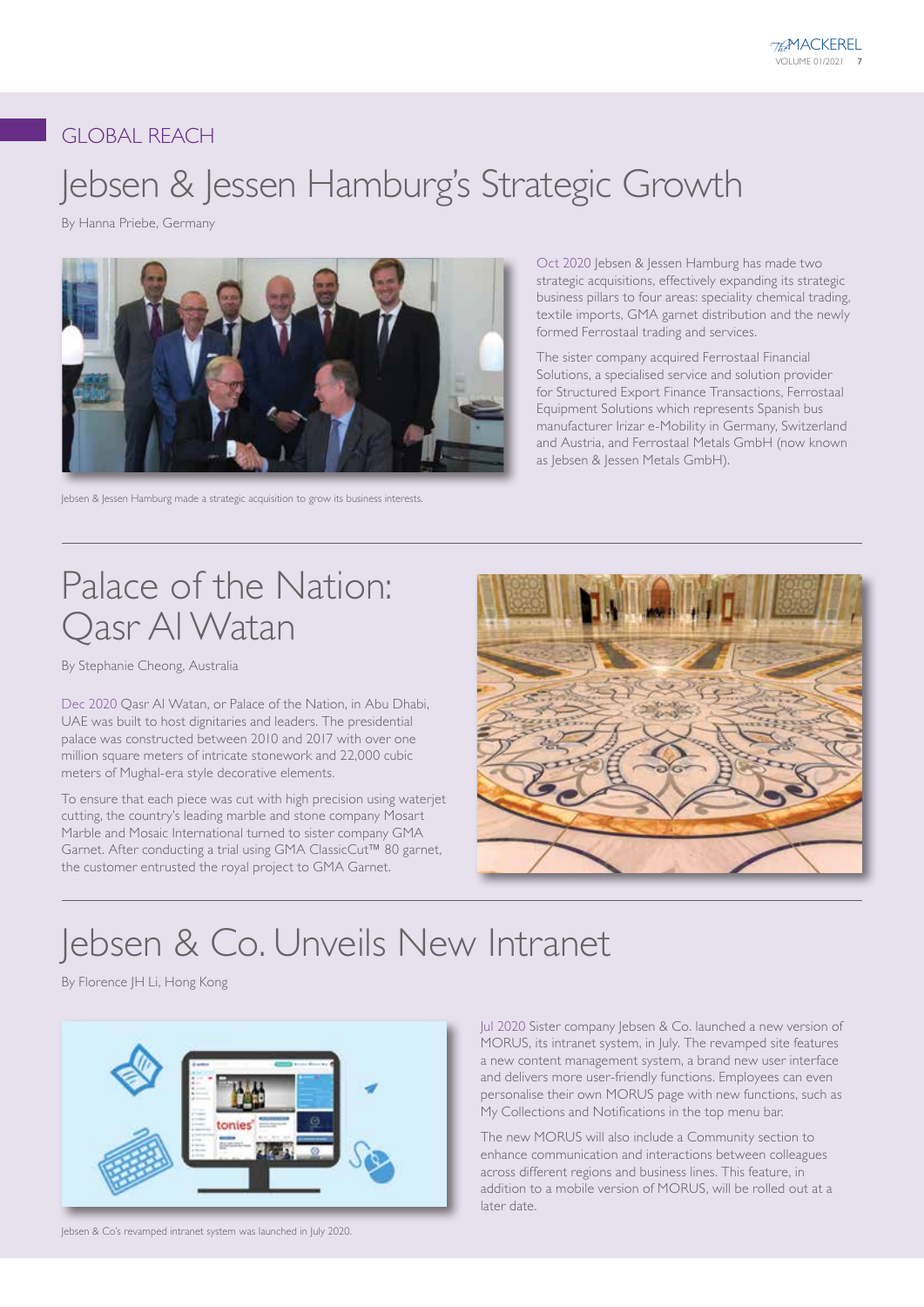## PEOPLE

# Senior Management Changes Across the Group

By Surassawadee Krittanachai, Thailand, Chui Tau Siong, Singapore and Per Magnusson, Singapore





**Lim Siew Tin Supaporn Monprasit** Romain Grosjean



#### Jebsen & Jessen Ingredients

Chief Operating Officer Lim Siew Tin has taken on a new role as Chief Executive Officer. After starting with the Group in 1997, she held a number of sales and management positions in Singapore before moving to the Philippines and later, Indonesia. From 2014 to 2019, she concurrently served as Key Principal Manager, Regional BU Controller and Board Secretary as well. Siew Tin led our Singapore and Malaysia business from 2018 to 2020.

In Vietnam, Supaporn Monprasit has transitioned into the General Manager role with Kenneth Jul Jensen's retirement on February 1, 2021. Supaporn has been with Jebsen & Jessen Ingredients for over 16 years, most recently as the Department Manager and Regional Portfolio Manager for Performance Chemicals.

Over in the Philippines, Romain Grosjean has been leading the Jebsen & Jessen Ingredients business there as General Manager, effective January 1, 2021. Romain has been with Jebsen & Jessen (Cambodia) for over eight years, leading the company with his thoughtful, focused and growth-oriented management style.



Eric Lim

### Jebsen & Jessen Packaging

Eric Lim has assumed the role of General Manager of Jebsen & Jessen Packaging in Malaysia-Sungai Buloh (formerly known as Labplas). Eric joined us in January 2020 as Assistant General Manager and has been working closely with Regional Operations Director Tee Hor Chang, who has been doubling up as Company Manager of our Sungai Buloh blow moulding business. On January 1, 2021, Eric took on the responsibility as General Manager, allowing Mr Tee to focus on his main role.

## Jebsen & Jessen Technology

Meanwhile, in Indonesia, Michael Nielsen has decided to take up an opportunity outside the Group and closer to home in Europe. With this decision, he steps down from his role as Regional Director for Turf & Irrigation Division and Company Manager for Jebsen & Jessen Technology in Indonesia. We thank him for his strong contributions and wish him all the best in his future endeavours.

With Michael's departure, Marc von Grabowski has taken on the additional role of Regional Director for Jebsen & Jessen Technology's Turf & Irrigation Division. In addition to his duties as Chief Strategy Officer, Marc will lead the whole Turf & Irrigation team across South East Asia.

Lusi Lukman, currently Senior Operation Manager of Dry Bulk Handling division in Indonesia, has also transitioned to become Company Manager for Jebsen & Jessen Technology in Indonesia on March 1, 2021.



Marc von Grabowski Lusi Lukman









#### New RBU-Controllers

Four units have welcomed new RBU-Controllers: Linda Anthonius for Packaging and Technology, Itchaya Savanayana for Ingredients, and Wong Shue Woei for JJ-Lapp.

These changes in our senior management will serve the Group well as we navigate the year ahead.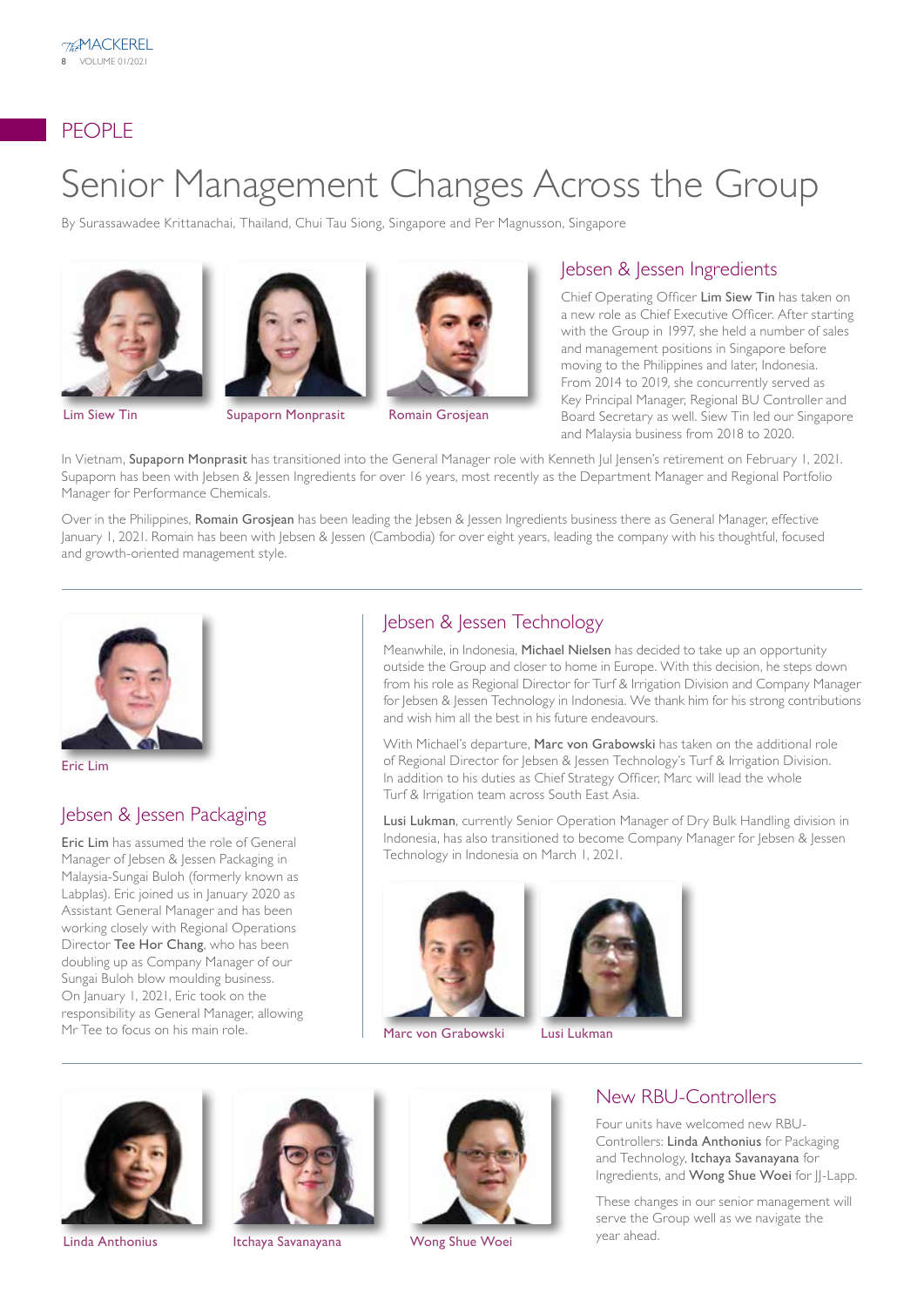## PEOPLE

# Welcome New Senior Managers



## Keith Chong General Manager Jebsen & Jessen Packaging, Malaysia

By Chui Tau Siong, Singapore

Oct 2020 Keith Chong joins us in October 2020 as General Manager of our Johor operations under Jebsen & Jessen Packaging Malaysia. The handover from Hong Juan Han as General Manager for both Singapore and Johor operations.

Keith brings with him a wealth of working experience in engineering, sales, marketing and general management. Besides working in Malaysia, he also spent five years in China. Prior to joining us, Keith was General Manager of a precision engineering company serving the semi-conductor and aerospace industries.

## Philipp Hoffmann Managing Director JJ-Pun

By Per Magnusson, Singapore

Oct 2020 The Group is pleased to announce the return of Philipp Hoffmann to JJ-Pun as Managing Director of the re-shaped organisation. Philipp currently works with SPA Pte (Myanmar) Limited, our joint venture partner, and has been seconded to Jebsen & Jessen. In his new role, he will report directly to Serge Pun and Per Magnusson.

Philipp first joined Jebsen & Jessen Chemicals, based in Thailand, as a Regional Business & Marketing Analyst in 2009. He was promoted to Regional Business & Marketing Manager in 2010 and headed the Business Development and expansion projects in Cambodia, Laos and Myanmar from 2011. By July 2011, Philipp had risen through the ranks and became Managing Director of JJ-Pun. In this position, he actively expanded the market potential for our Group in Myanmar. We are delighted to have him back.





#### Somporn Kangpanpanich General Manager JJ-Lapp, Thailand

By Mike Winzerling, Singapore

Aug 2020 The Group is pleased to announce the appointment of Somporn Kangpanpanich as our new General Manager for JJ-LAPP Thailand, starting August 1, 2020. Somporn will succeed Thomas Hubschmann, who has returned to his native Denmark.

Somporn was the former Managing Director of MHE-Demag Thailand (MDT). With his solid engineering background, Somporn joined MDT in 1998 and led the company successfully over a period of 22 years. He received the award for the "Top Performing MHE Company in Growth and Profitability" for five consecutive years (2010 – 2014). His latest award is in recognition of his "Lifetime Achievement" with MDT. Somporn retired from MDT as Managing Director in December 2019 and had continued as Executive Director until July 2020.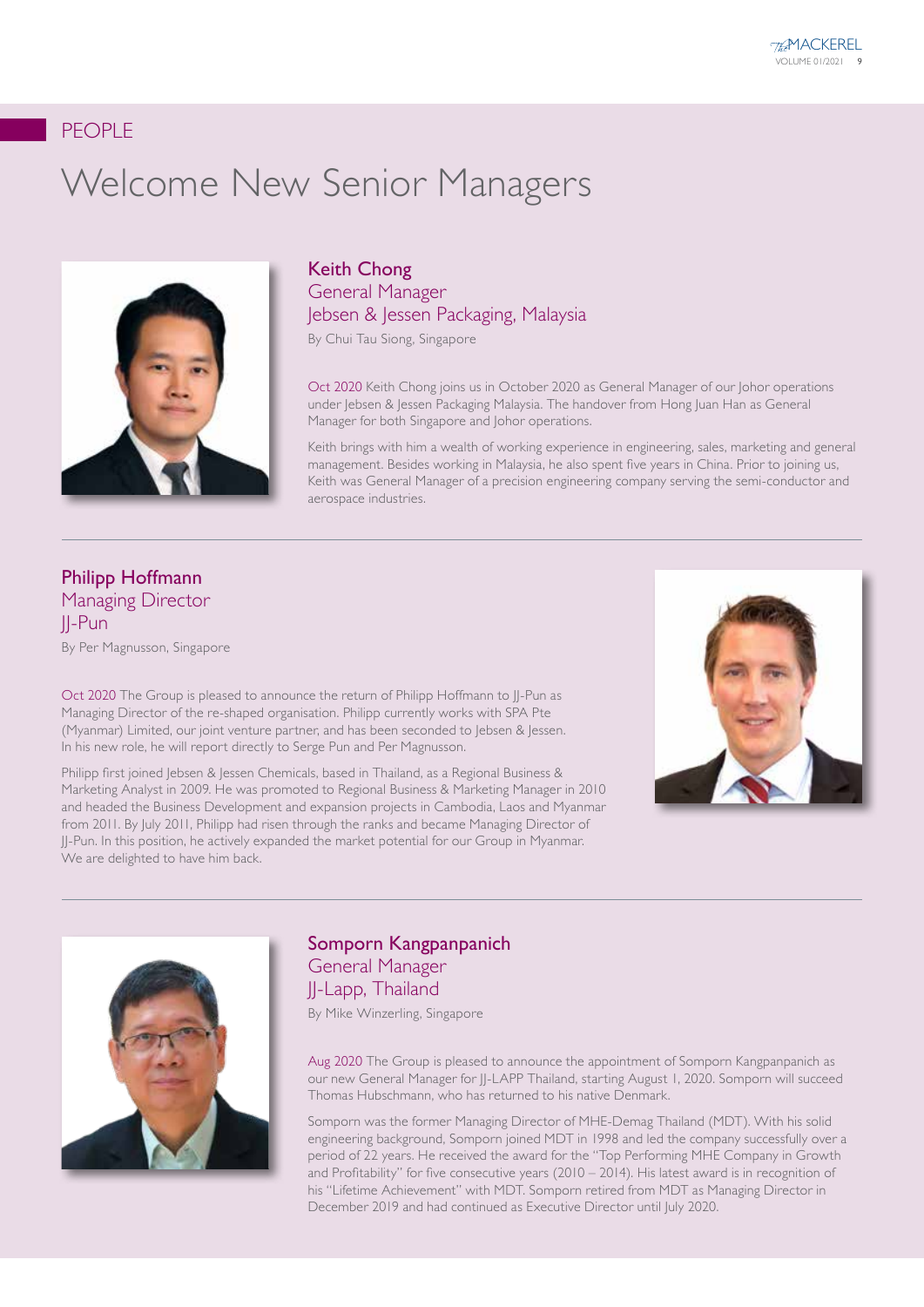## PEOPLE

# Sending our Care and Cong

#### A special tribute to the 18 colleagues who celebrated their 25th work anniversary with the Group in 2020

By Thipwadee R, Thailand

It's a well-loved tradition in Jebsen & Jessen to celebrate long-service milestones with staff gatherings. We enjoy the opportunity to connect with one another and share our well-wishes, often over a sumptuous meal! The COVID-19 pandemic has drastically changed the way we work. With safe distancing measures, Team A+B rotations and remote working arrangements in place, it's quite unlikely that we'll be able to hold staff events in any of our offices, any time soon.

This feature is dedicated to everyone who has reached 25 years with the Group in 2020. We may not be able to shake your hand and share a toast with you, but our gratitude for your commitment and contributions is unchanging.

#### SINGAPORE



Heinrich Jessen Chairman, Jebsen & Jessen Pte Ltd



Connie Loh Executive Secretary, Jebsen & Jessen Pte Ltd



Lim Gim Boh Production/Customer Service Manager, Jebsen & Jessen **Packaging** 



Tan Yin Fah IPD Operator, Jebsen & Jessen Packaging

#### INDONESIA



Gunawan Hartanto Division Sales Manager, Jebsen & Jessen **Technology** 



Srie Mugianti Senior Business Support Executive, Jebsen & Jessen **Technology** 



Yahya Iskandar Collector, Jebsen & Jessen Business Services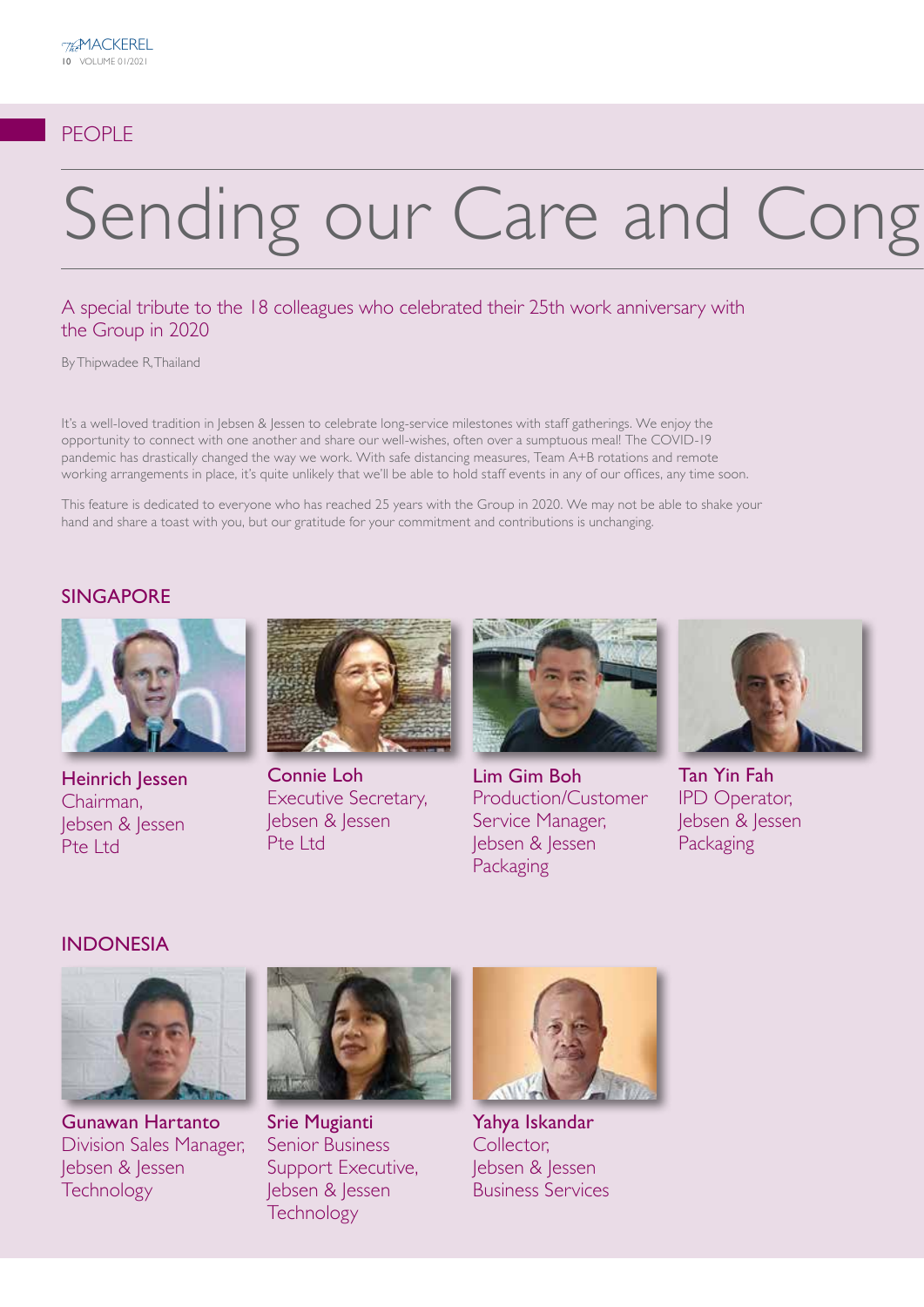# ratulations

### MALAYSIA



Wong Wing Cheong General Manager, JJ-Lurgi



Tan Hui Ngi Process Development, JJ-Lurgi



Tugiman Bin Surap Senior Technician, Jebsen & Jessen Packaging

## THAILAND



**Dararat** Thunyakijpittaya Administration Manager, Jebsen & Jessen **Technology** 



Wandee Sangvipak Shipping Assistant, Jebsen & Jessen Business Services



Wanida Saeteng Account Executive, Jebsen & Jessen Business Services



**Worapong** Wisateraksakul Sales Supervisor, Jebsen & Jessen **Technology** 

## **THAILAND**



Soontorn Puengpensuk Assistant Service Manager, Jebsen & Jessen **Technology** 



Kitisak Duangta Bill Collector, Jebsen & Jessen Business Services

### PHII IPPINES



Canizal Maria Cristy M. Customer Service Coordinator, Jebsen & Jessen Ingredients

### **VIFTNAM**



Tran Thi Thien Nga Head of Finance, Jebsen & Jessen Vietnam